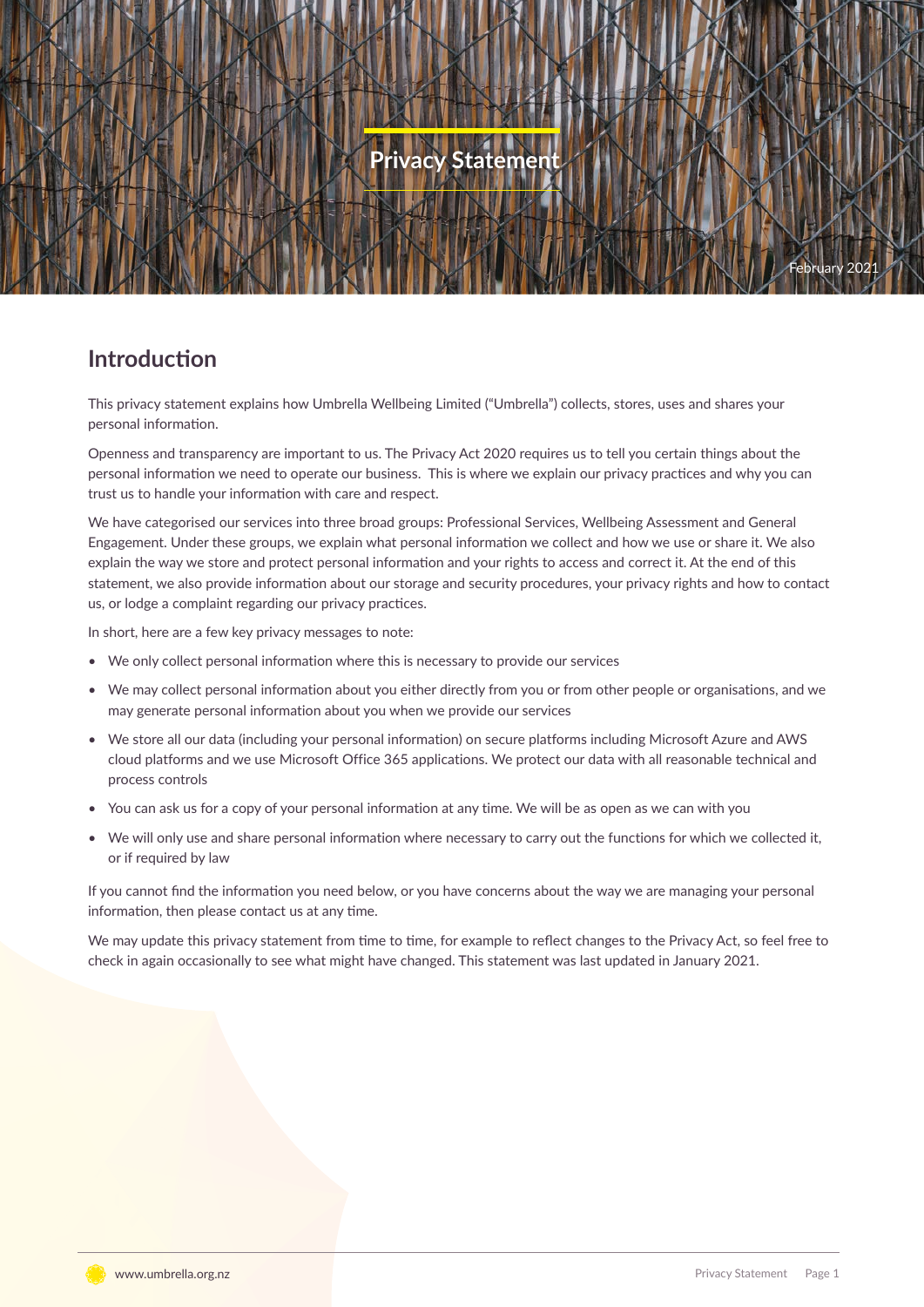

# **1. Wellbeing Assessment**

This section explains how we collect, use and share personal information when we are conducting the Umbrella Wellbeing Assessment.

# **1.1. The personal information we collect about you**

Conducting our Wellbeing Assessment requires collecting individual information.

# **1.1.1. From your organisation**

Your organisation will provide information so Umbrella can send out invitations to participate:

• Names and email addresses

# **1.1.2. From you directly**

The personal information we may collect from you directly includes:

- certain demographic information (e.g. age and gender)
- self-reported wellbeing, resilience, stressors and psychological distress
- self-reported evaluations of your workplace

Providing personal information by participating in the Wellbeing Assessment is optional. If you choose not to participate in the assessment, we will be unable to provide you with a personalised wellbeing report with resources to improve your wellbeing.

# **1.1.3. Generated by us as we carry out professional service related functions**

In the course of conducting our Wellbeing Assessment we generate information about you.

- your own individual wellbeing report (accessible only by you)
- high-level anonymised wellbeing reports provided to client organisations (more information on this below)

# **1.2. What we do with your personal information**

# **1.2.1. How we use it**

In order to carry out our Wellbeing Assessment, we need to use your personal information in the ways set out below. Where we need to use information in a way we have not anticipated here, we will only do so if required or permitted by law or with your authorisation.

We may use your personal information to:

- to email you with relevant resources for you to voluntarily seek help/support
- send out invitations and track who has completed the survey so we can provide you with your individual wellbeing report, and send reminders to complete the assessment
- provide a high-level anonymised wellbeing report to each organisation, in order to design initiatives to support the wellbeing of their people
- dentify high-level wellbeing trends over time in each organisation if an organisation chooses to run the assessment across multiple time-points
- prepare anonymised summary reports for research purposes, to share with the wider research and corporate communities (e.g. through journal publications)
- respond to your requests for technical support in completing the assessment or accessing your report.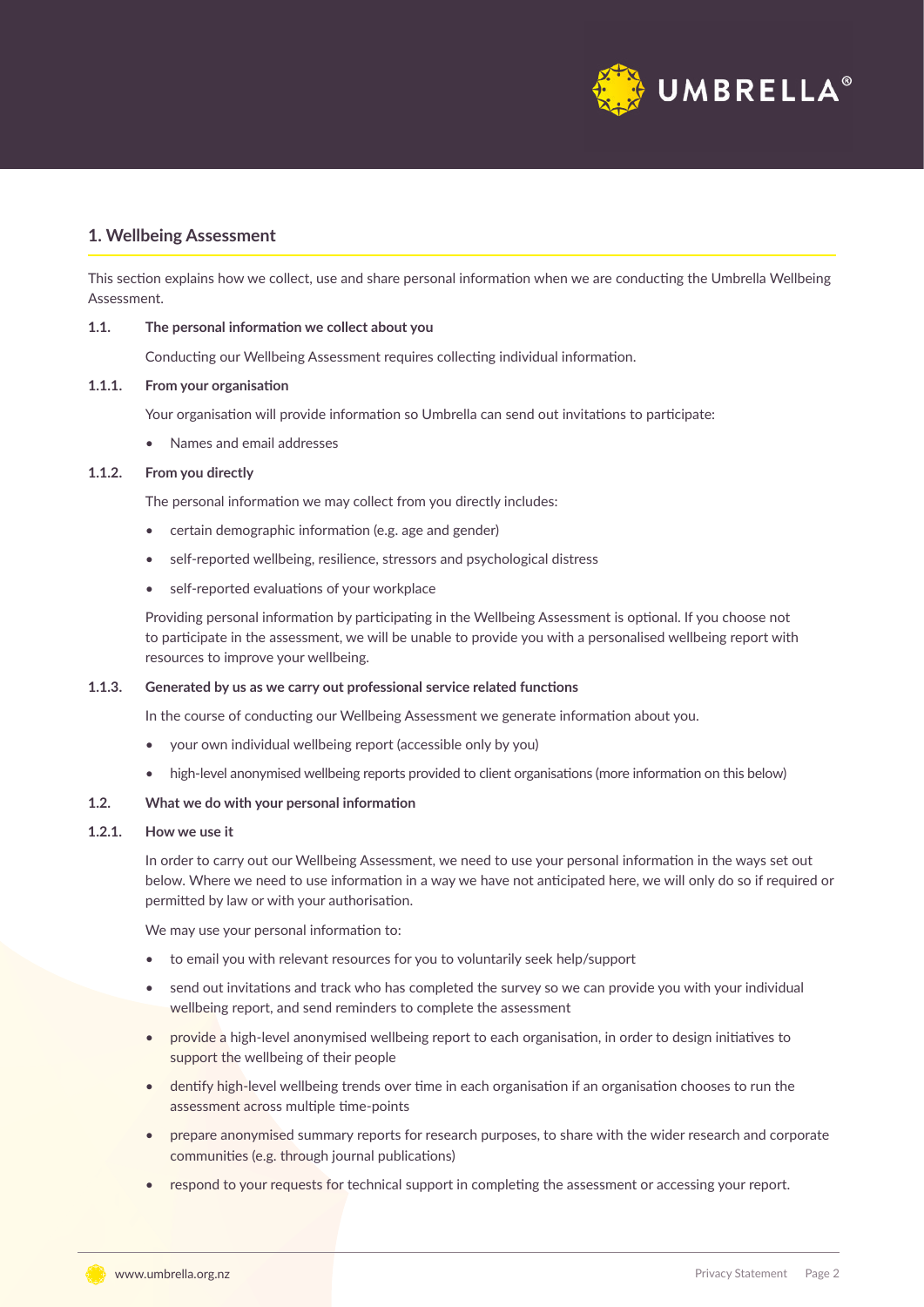

Any personal identifying information an individual provides is held confidential to Umbrella Wellbeing Ltd and is not provided to their employer or any other person or agency, unless required by law. We keep personal information safe by storing it in encrypted files and only allowing certain staff to access it. Individual accounts are kept active so that you can go back and review your wellbeing reports at any time.

Aggregated information from this assessment is used to prepare an organisation summary report and/or be published in a research report. All data is anonymised and care is taken to ensure no individual can be identified from the data in these reports. This means that neither an individual's employer, nor anyone else, is able to identify an individual's responses from these reports.

# **1.3. When we share it**

We may share aggregated and anonymised personal information with:

- Our client organisations for the purposes of understanding the wellbeing of their people.
- Our staff and contractors for the purposes of research, analysis, quality control and program development.

# **2. Professional Services**

This section explains how we collect, use and share personal information when we are providing professional services. These include:

- psychological support,
- training (including overviews and workshops),
- coaching,
- supervision, and
- consulting.

# **2.1. The personal information we collect about you**

Our professional service delivery requires us to collect more personal information than our other functions. We may request, receive and use significant amounts of sometimes sensitive personal information, including health information.

# **2.1.1. From you directly**

Most of the personal information we collect is provided directly by you, or your authorised representative, when you engage with us and our services.

You do not have to voluntarily provide your personal information to us. However, we may not be able to effectively provide you with services (such as providing follow ups, reports or responding to requests for information) if you do not provide us with the information we need.

The personal information we may collect from you directly includes:

- your name
- your contact details, including your address, email address or phone number
- information about your employment, such as your organisation, team or role
- information about your business, service or organisation
- your response to self-assessments, tests or questionnaires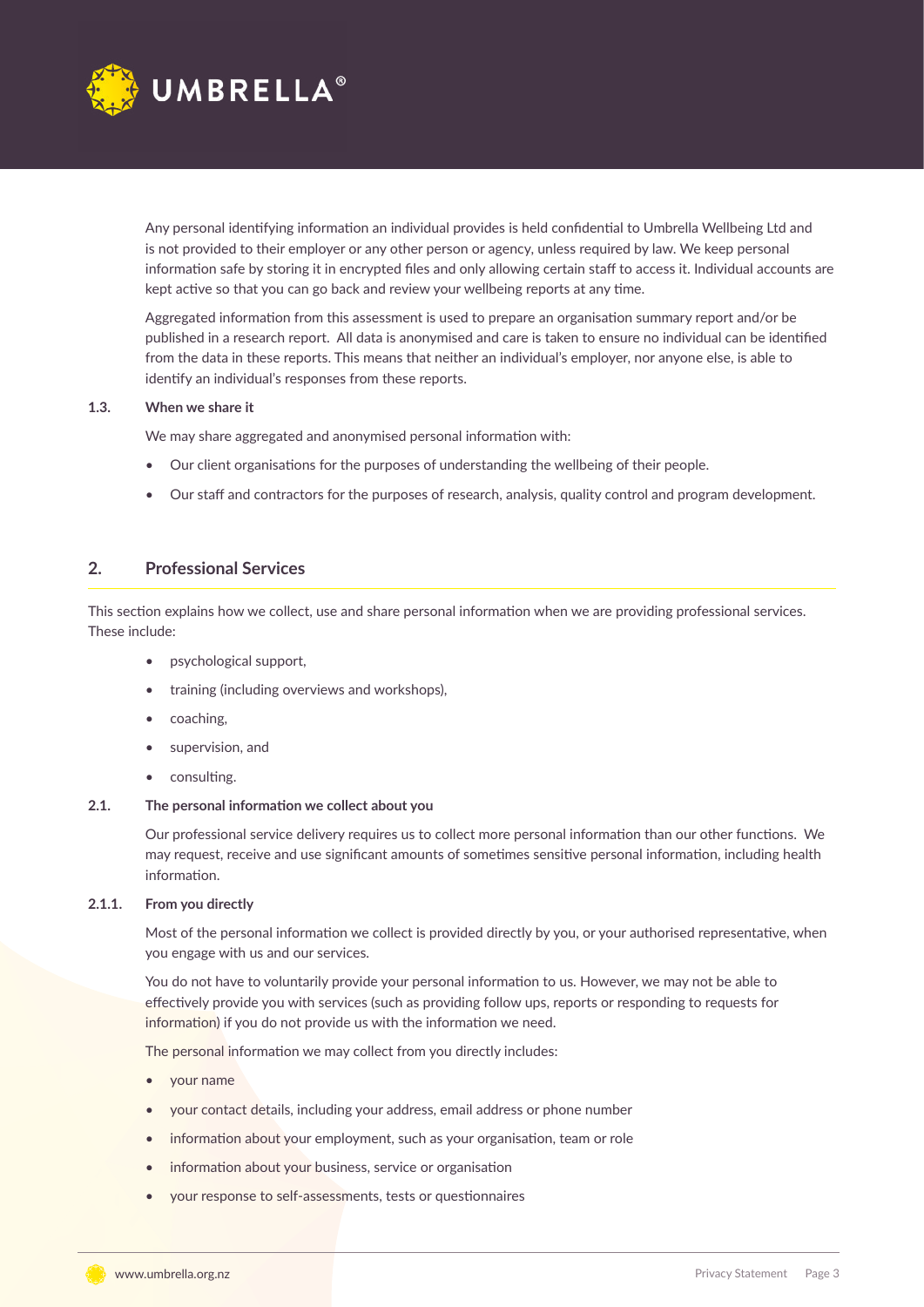

- any documents or other information you provide to us as part of our service delivery
- details of your general practitioner, health conditions and emergency contacts (for clinical services)
- your responses to satisfaction/feedback/evaluation surveys we ask you to complete

# **2.1.2. From another person or agency**

Our professional services related functions may also require us to receive or request personal information about you from your employer or contracting organisation.

We may collect personal information from the following people or agencies:

- our employer (or contracting organisation): this would include information such as your role and contact details. This enables us to begin to see where you fit in the organisation and contact you about the services we are providing to your employer.
- Other persons who you have nominated and provided permission during the informed consent process (clinic clients only).

We may also collect publicly available information about you - such as any media reports - where this is relevant to carrying out our professional service functions, for example if we want to understand more about someone we are engaging with who has a public profile.

# **2.1.3. Generated by us as we carry out professional service related functions**

In the course of providing our services we may generate information about you.

The personal information we may generate about you includes:

- file notes, memoranda, meeting minutes or other records of observations or actions taken
- professional assessments
- interpretation of test/assessment results
- reports provided to client organisations (more information on this below)

# **2.2. What we do with your personal information**

# **2.2.1. How we use it**

In order to carry out our professional service functions, we need to use your personal information in the ways set out below. Where we need to use information in a way we have not anticipated here, we will only do so if required or permitted by law or with your authorisation.

We may use your personal information to:

- contact you about a concern for your welfare or the welfare of someone else
- provide you with relevant reports, resources and referrals
- provide you with technical support including access information for remotely / digitally provided services.
- provide your employer (or contracting organisation) with relevant reports, resources and referrals. Note that information and reporting identifying individuals is only provided with prior consent. Other reporting (non individual) will be aggregate and anonymised.
- measure, review and improve the delivery of our services, including conducting satisfaction surveys
- conduct internal statistical analysis and reporting
- provide anonymised reporting of themes to our client organisations
- invite you to register for events or training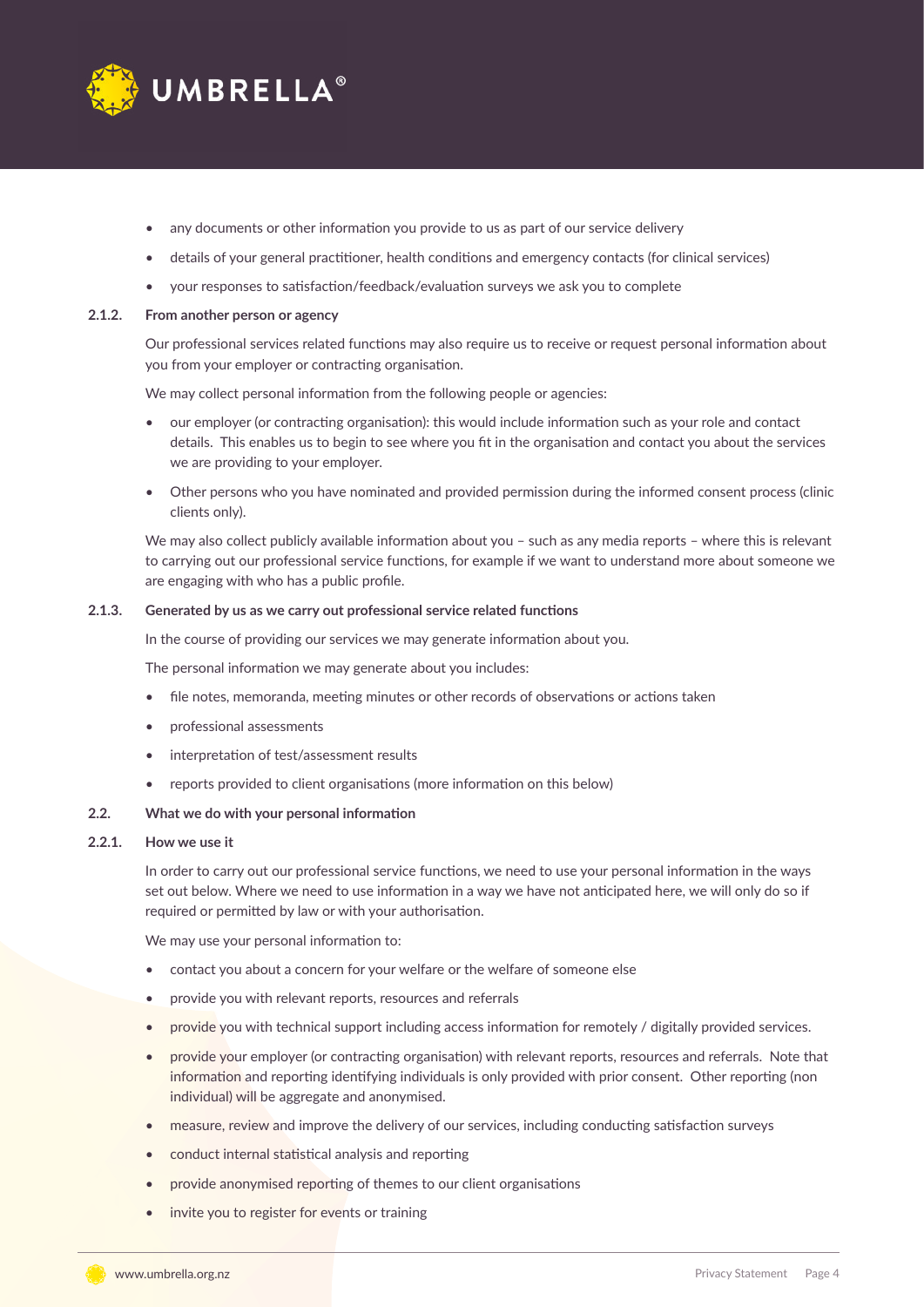

# **2.3. When we share it**

We do not share your personal information with third parties (other than third parties which are providing services to us). However, we may share your individual personal information in the following circumstances:

- An individual's GP (with prior consent) for the purposes of providing clinical supports.
- Any other relevant individual or agency where we believe there is a risk to any person's safety or where required to do so by law.
- An individual's employer/contracting organisation (with prior consent) for the purposes of providing a psychological assessment or report.
- An individual's nominated person (with prior consent) for the purposes of assisting with or being informed about their assessment and treatment.

We may share aggregated and anonymised personal information with:

- Our client organisations for the purposes of understanding the wellbeing of their people.
- Our staff and contractors for the purposes of research, analysis, quality control and program development.

# **3. General Engagement**

This section explains how we collect, use and share personal information when we are engaging with the public and with organisations, including managing our enquiries function, delivering e-learning services, and otherwise engaging with the community through our website or communications activities (such as events, surveys, and newsletters ).

# **3.1. The personal information we collect about you**

Effectively engaging with the public requires us to collect and use some personal information. However, we only collect the personal information you choose to give us (for example, you decide how much detail to provide us as background to an enquiry), and you can opt out of our communications activities, such as receiving our newsletter, at any time.

The information we may collect when you engage with us includes:

- your name (if you choose to provide it)
- your contact details, including your address, email address or phone number
- your organisation and role
- the content of your enquiry
- any questions or comments you submit via our website or social media
- details of any events you have registered for, including dietary or other specific requirements
- your responses to surveys or focus group discussions (usually these will be captured in a de-identified form)
- your e-learning results
- information about your use of our website (explained further below)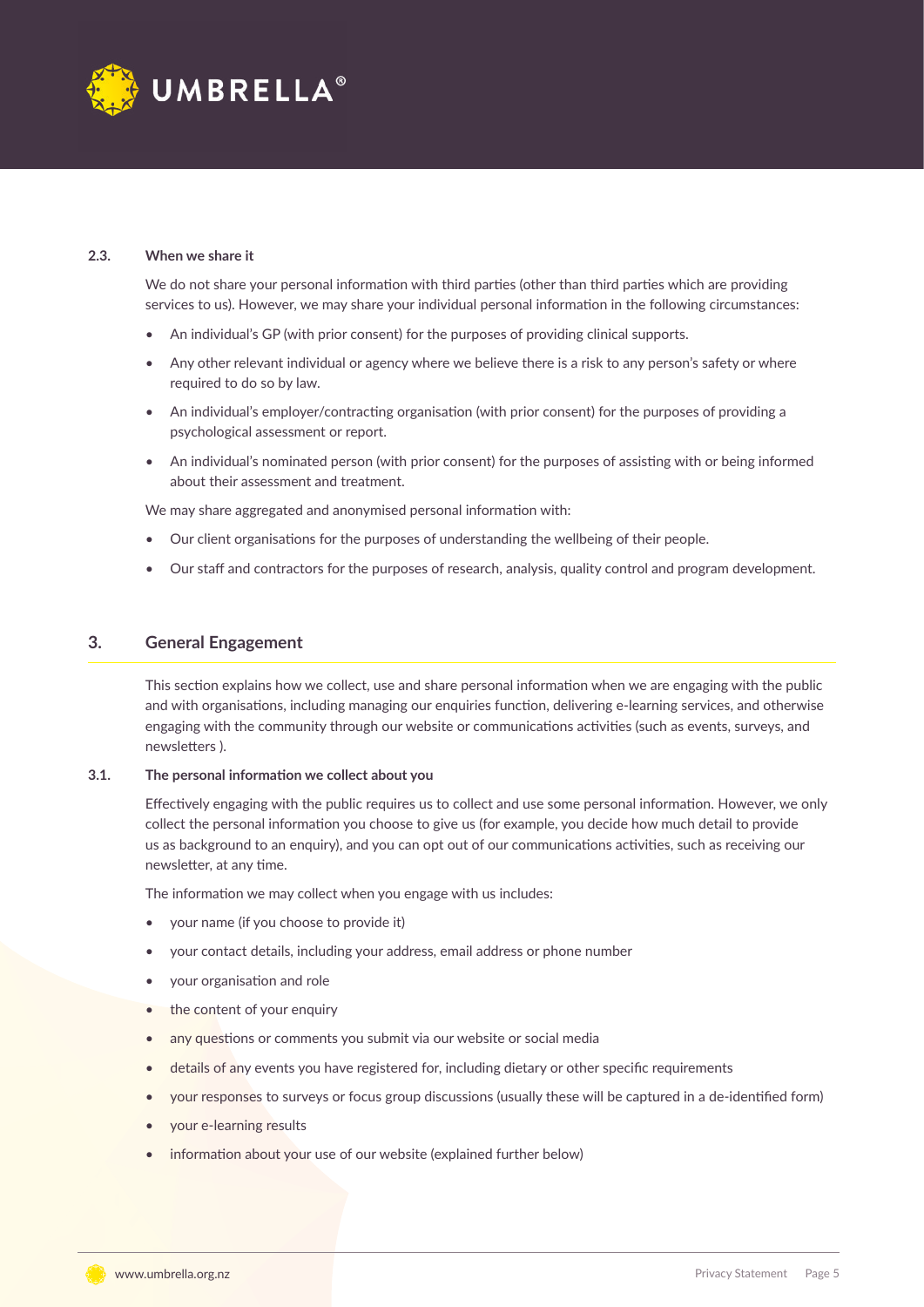

Where your browser settings permit, we collect the following information about your use of our website (though please note we make no efforts to associate this with your identity):

- your IP address
- the search terms you used
- the pages you accessed on our website and the links you clicked on
- the date and time you visited the site
- the referring site or medium (if any) through which you clicked to our website
- your operating system (such as Windows 10)
- the type of web browser you use (such as Mozilla Firefox)
- your usage location and type of device/operating system

# **3.2. Links to social networking services**

We use social networking services such as LinkedIn and YouTube to communicate with the public about our work. When you communicate with us using these services, the social networking service may collect your personal information for its own purposes.

These services may track your use of our website on those pages where their links are displayed. If you are logged in to those services (including any Google service) while using our site, their tracking will be associated with your profile with them.

These services have their own privacy statements which are independent of ours. They do not have any access to the personal information we hold on our systems.

# **3.3. What we do with your personal information**

### **3.3.1. How we use it**

We will only use the personal information you provide to us for the purposes of delivering the services you have requested (such as registering you for an event, responding to an enquiry or sending you our newsletter).

We may use your personal information to:

- contact you about your request, query or registration
- let you know about new services you may be interested in
- send follow-up information to people attending our events
- consider and respond to your enquiry
- improve our website and the delivery of our online services
- conduct internal statistical analysis and reporting

### **3.3.2. When we share it**

We do not share your personal information with third parties (other than third parties which are providing services to us). However, we may share your personal information, if necessary, to appropriately respond to your enquiry.

We may share personal information with the Police or another government agency, if required by law (for example to assist with the investigation of a criminal offence), to report significant misconduct or breach of duty, or where there is a serious threat to health or safety. If our staff are threatened or abused, we may refer this to the Police.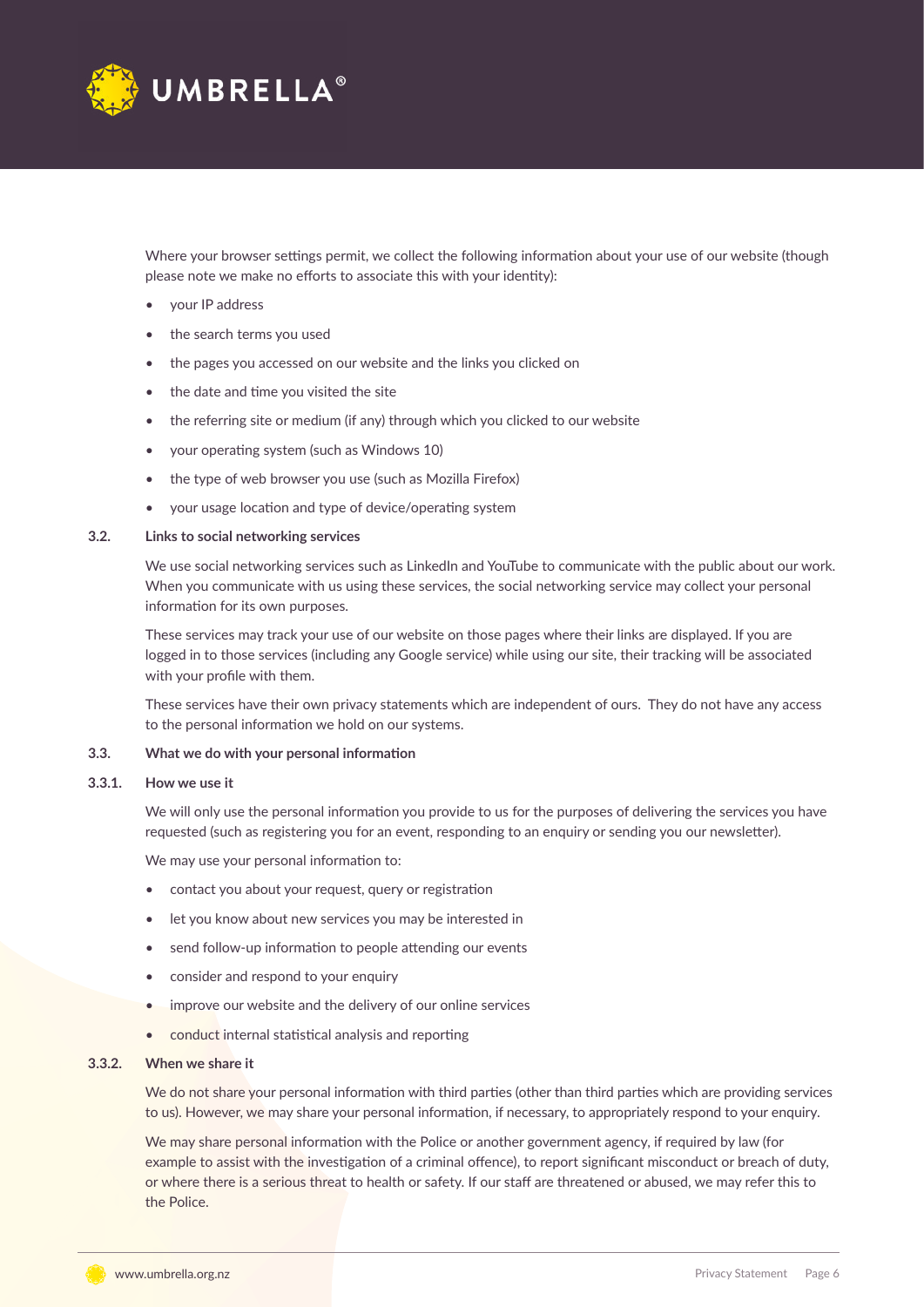

# **3.4. Third Party Providers**

We use some third-party providers to manage some of our processes and services, such as newsletters, events registration, video conferencing and e-learning. Where we do this, any personal information you provide (such as your email address) may also be collected and stored by this provider and you should also check their privacy statements when using those services. We take steps to ensure that any providers we use can protect the personal information they process for us.

# **4. Storage and security**

# **4.1. Storage and retention**

We use third party providers to store and process our data.

We store most of the personal information we collect and generate electronically on Microsoft Azure and AWS cloud servers located in Australia. We also use Microsoft Office 365 for our email and other office productivity applications. Wellbeing Assessment data is collected and hosted at Amazon web services and email delivery for the Wellbeing Assessment uses Amazon SES. This means that the personal information we hold may be transferred to, or accessed from, countries other than New Zealand.

We also use Zoom and you can view their privacy statement [here](https://zoom.us/privacy).

We retain personal information in compliance with the requirements of the Public Records Act 2005.

# **4.2. Security**

We take all reasonable steps to ensure the personal information we collect is protected against loss, unauthorised access and disclosure or any other misuse, including meeting the requirements prescribed by the New Zealand government for the secure handling, storage and disposal of any protectively marked or security classified information.

We ensure that our third-party data processors can meet our privacy and security requirements. We are satisfied, for example, that Microsoft has adequate security and privacy safeguards in place to protect information it holds on our behalf. You can read more about Microsoft's privacy and security practices at [www.microsoft.com/en-us/](http://www.microsoft.com/en-us/trustcenter) [trustcenter](http://www.microsoft.com/en-us/trustcenter).

# **5. Your privacy rights and how to contact us**

The Privacy Act gives you rights to request access to and correction of the personal information we hold about you. You can take steps to control the ways we use your information (such as opting out of receiving newsletters). You can also complain to us at any time if you think we have misused your personal information.

To exercise any of these rights, including the right to complain about our privacy practices, please contact us by:

- emailing us at [jeremy@umbrella.org.nz](file:jeremy%40umbrella.org.nz)
- calling us on 0800 643 000
- writing to us at PO Box 23 004, Wellington

Please remember that you can make an information request to us in any form.